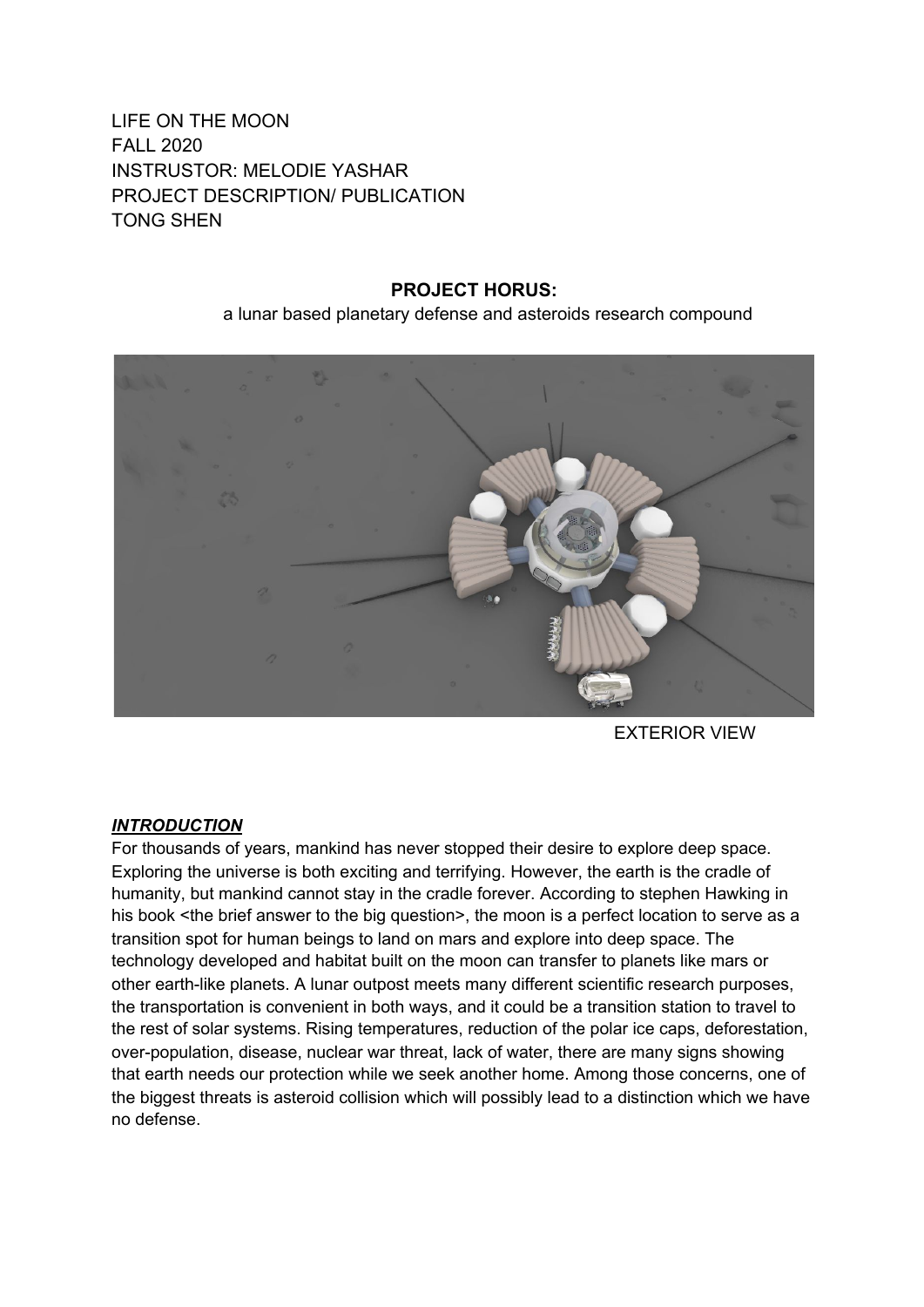## *MOON: THE PROTECTOR OF EARTH*

The Moon has guarded the earth for billions of years. and it has made the Earth a more livable planet by moderating our home planet stays on its axis, leading to a relatively stable climate. It also causes tides, creating a rhythm that has guided humans for thousands of years. Moon has been protecting us for 4.5 billion years, and now it can protect us in a different way.



## *RESEARCH01: TECHNOLOGY*

As mentioned before, asteroid impact events are often considered as one of the biggest threats that can cause severe casualties, and possibly can cause the end of human civilization. To protect the earth from an asteroid impact, the scientists have developed several methods to wipe out the threatening asteroids. among these methods, The most likely and safe way is proposed by a research team at UC Santa Barbara: to use a high energy laser device. It converts solar energy into a destructive laser beam and shoots it towards the incoming celestial body, causing the celestial body to drift from its orbit, or directly "evaporate" in space.

## *RESEARCH02: PROJECT HORIZON*

Project Horizon is the US Department of War plans to use the moon as a base for nuclear bomb launches as a nuclear deterrent. The plan began in 1959, when it was expected that the facility would begin to reach the moon in January 1965; in April of the same year, two astronauts landed and the construction of an outpost was started; in November 1966, an outpost with a capacity of 12 was completed; from December 1966 to In 1967, the lunar outpost began to operate and 64 rockets were ready. At the same time, there is defensive equipment in place prevent Soviet attacks. Defensive equipment includes the David Crowe recoilless gun-used to launch small-ton nuclear bombs at close range; at the same time, M18A1 broad-sword mines are deployed for anti-infantry operations.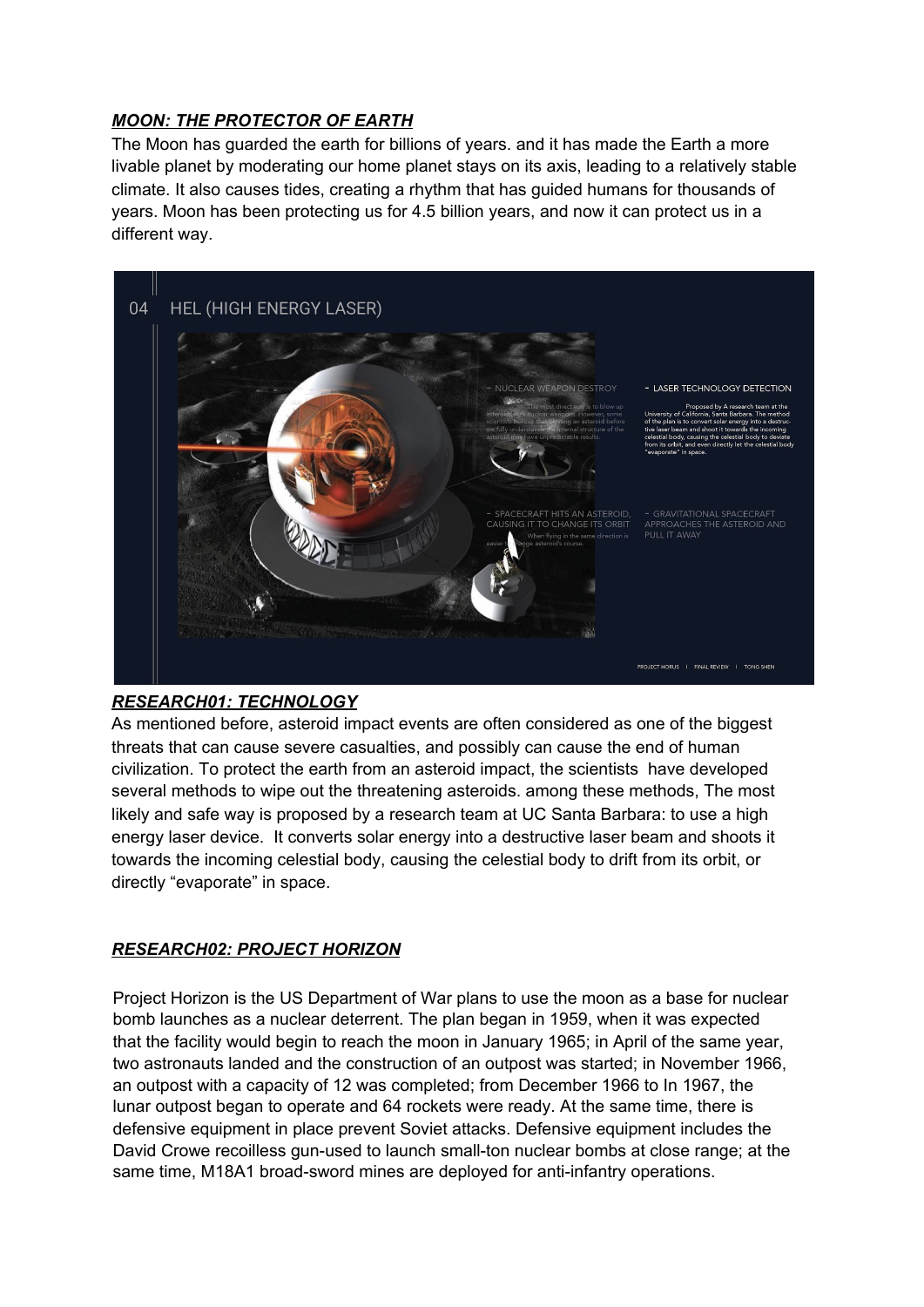## *RESEARCH03; MORAL PROBLEMS & SOLUTIONS*

However, when weapons are involved, especially in outer space, it makes people nervous and more concerned, although the sole agenda is for protecting the earth, it might still get dangerous. It is necessary to think about the moral issue that comes with it, so I looked into some treaties to find out if there is any regulation. The Partial Test Ban Treaty, <Treaty Banning Nuclear Weapon Tests in the Atmosphere, in Outer Space and Under Water>, was signed in 1963 Moscow by 113 countries, prohibited all test detonations of nuclear weapons except for those conducted underground.

To have global agreements in place is necessary, through the United Nations for example, that would determine the rules and codes of behavior, such international agreements currently exist on earth for occupation of the Antarctic, which might provide a model to follow.

## *THE NECESSITY OF RESEARCHING ASTEROIDS*

In the meantime, the asteroid brought to the earth is not entirely a disaster. An asteroid with a radius of 1 mile and containing supe-rior nickel and iron can bring up to 4 trillion dollars in assets. In addition to a large amount of nickel and iron, some free asteroids may also be rich in gold, platinum, and The value of rare elements such as iridium cannot be estimated. Researching older asteroids may also lead us to the truth of the universe, to find out the origin of life.

## *RESEARCH04: PREPARATION ON COMET LANDING*

NASA and their research team is aiming to land on an asteroid in the future. In order to land on a near earth asteroid, NASA's special team NEEMO (NASA Extreme Environment Mission Operations), is sending groups of astronauts, engineers and scientists to live in an undersea research station called Aquarius, and the habitat and its surroundings provide a similar low gravity environment for space exploration.

As NASA is planning for human landing on a asteroid, a robotic lander has successfully achieved a touchdown on an asteroid by shooting anchor(harpoons) and screws to the surface of the comet to set the lander, and that's the same method for human to land in the asteroid in the future. Through the osiris collector, collecting samples was done robotically from the comet bennu and the collector will return to earth in 2023.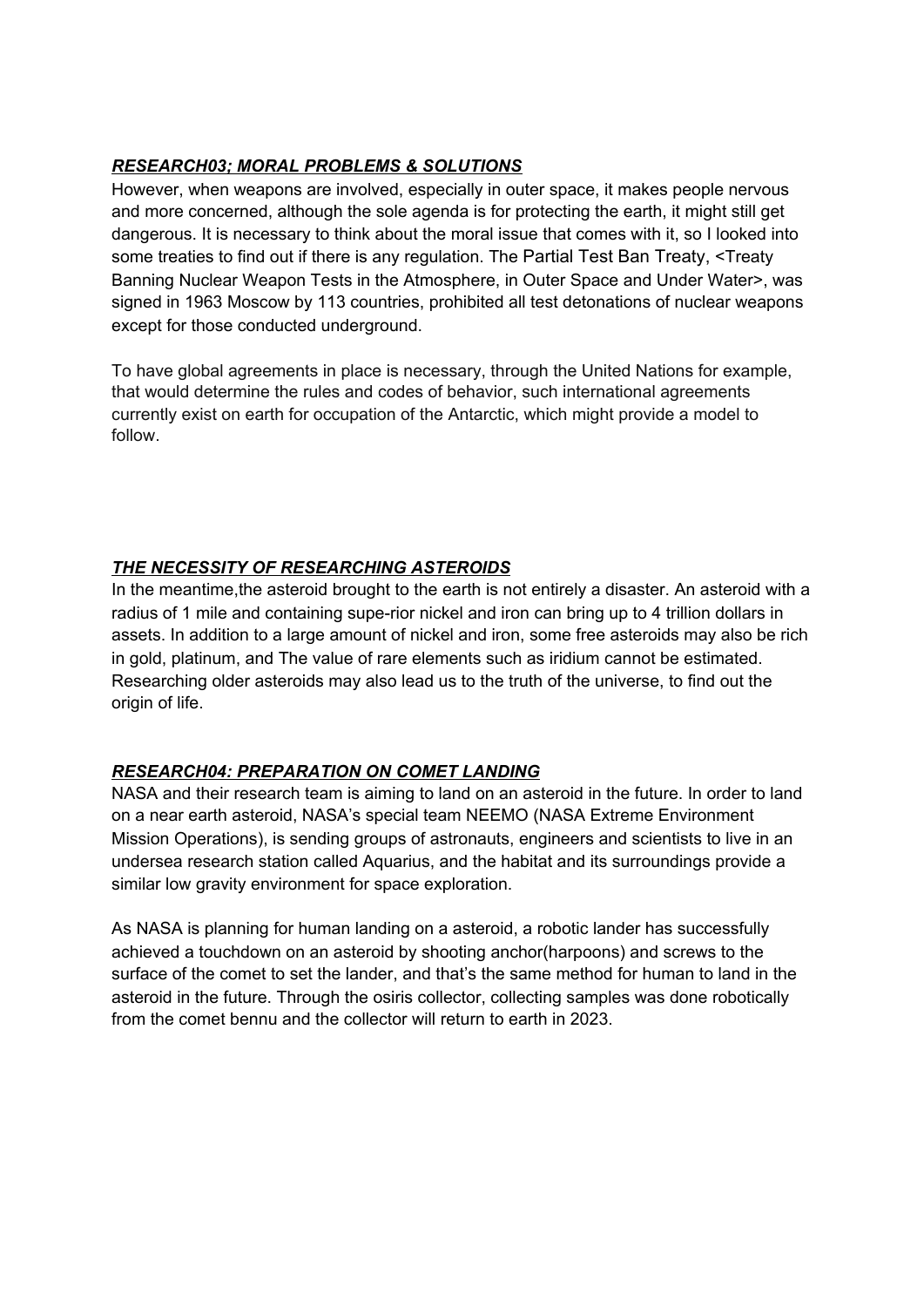

### *CONCEPT & MISSION*

With the technologies, methods and desires, I named this planetary defense base PROJECT HORUS. The project name comes from the Eye of Horus, which means the eye that sees everything in ancient Egyptian myth, it's the symbol of protection and royal power. Asteroid impact is one of the biggest threats to earth and could lead to a catastrophic result to all humankind. In the meantime, researching older asteroids may also lead us to the truth of the universe, to find out the origin of life. We need an eye that sees all the incoming threats to protect us, and sees through the mystery of our cosmos that enlightens us to become a better human civilization.

The mission of PROJECT HORUS is to establish a lunar based planetary defence and research for asteroids. The modular system facility offers researching, observating, identifying, cataloging and tracking potentially threatening near-Earth objects. Provides storage for researching and analysing samples collected from as-teroids, and laser equipment in order to terminate potential threat to earth.

### *SITE STRATEGY*

The site is the Grimaldi Basin, a crater located near the western limb on the near side. and provides uninterrupted data transmission.To have it located on the nearside can provide a very wide range that covers the majority of earth's atmosphere.

### *EMERGENCY LEVEL*

Based on how close the asteroid is approaching earth, there are three levels of emergency, code red, code yellow and code blue.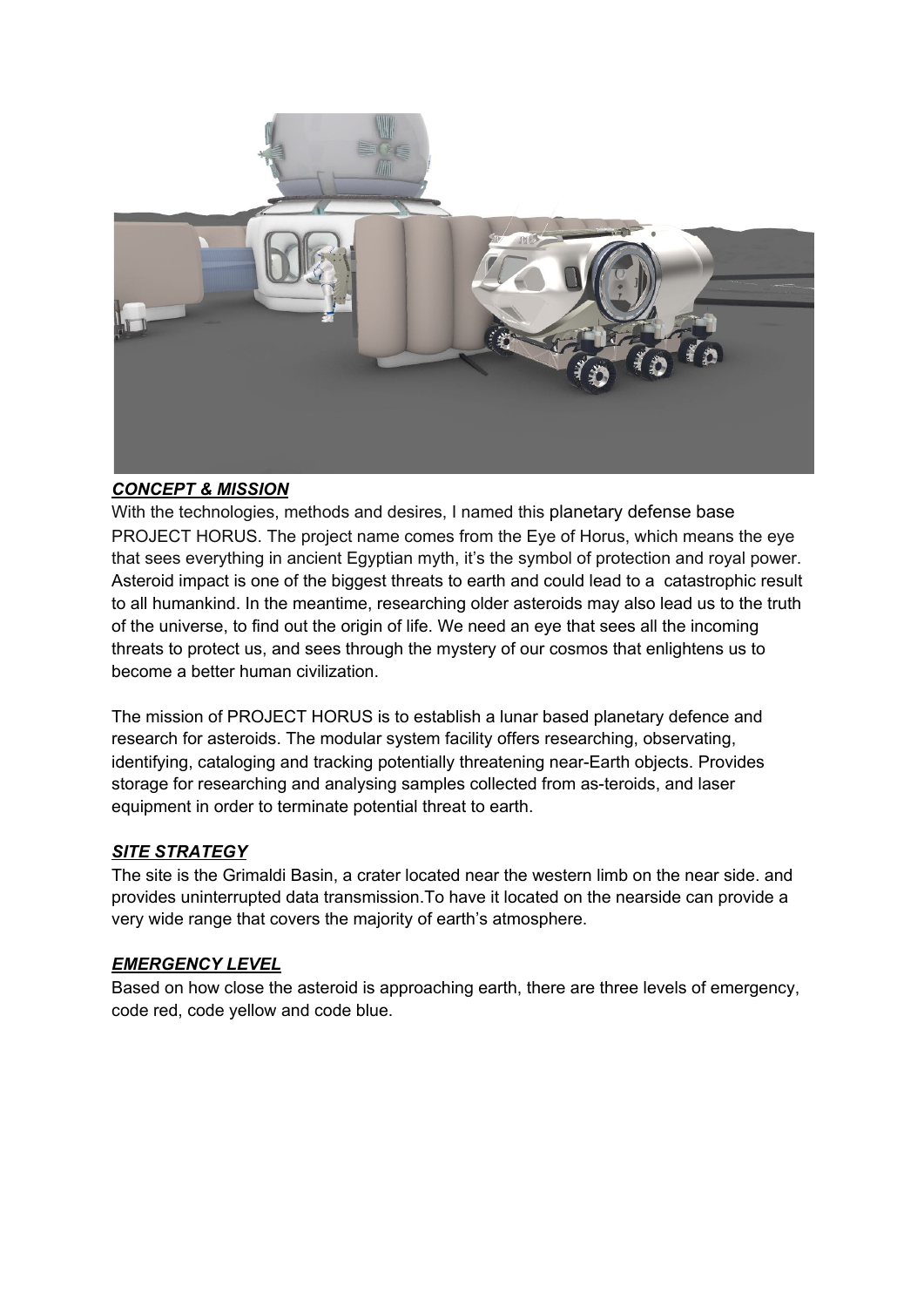

## *CONSTRUCTION & STRUCTURE*

The establishment is a modular system facility, where each module is connected to the operation room to provide fastest and shortest transition. There are 5 main modules and 4 connecting module. from the axon, these modules are mission prep, medical module, living module, exercise and hygiene, material lab and operation center. and the section shows how they are connected to the center, and the structure for each module is foldable and inflatable, considering the transport can be super expensive, and this is easier to transport and setup, and the two layers provide protection for solar radiation and extreme weather.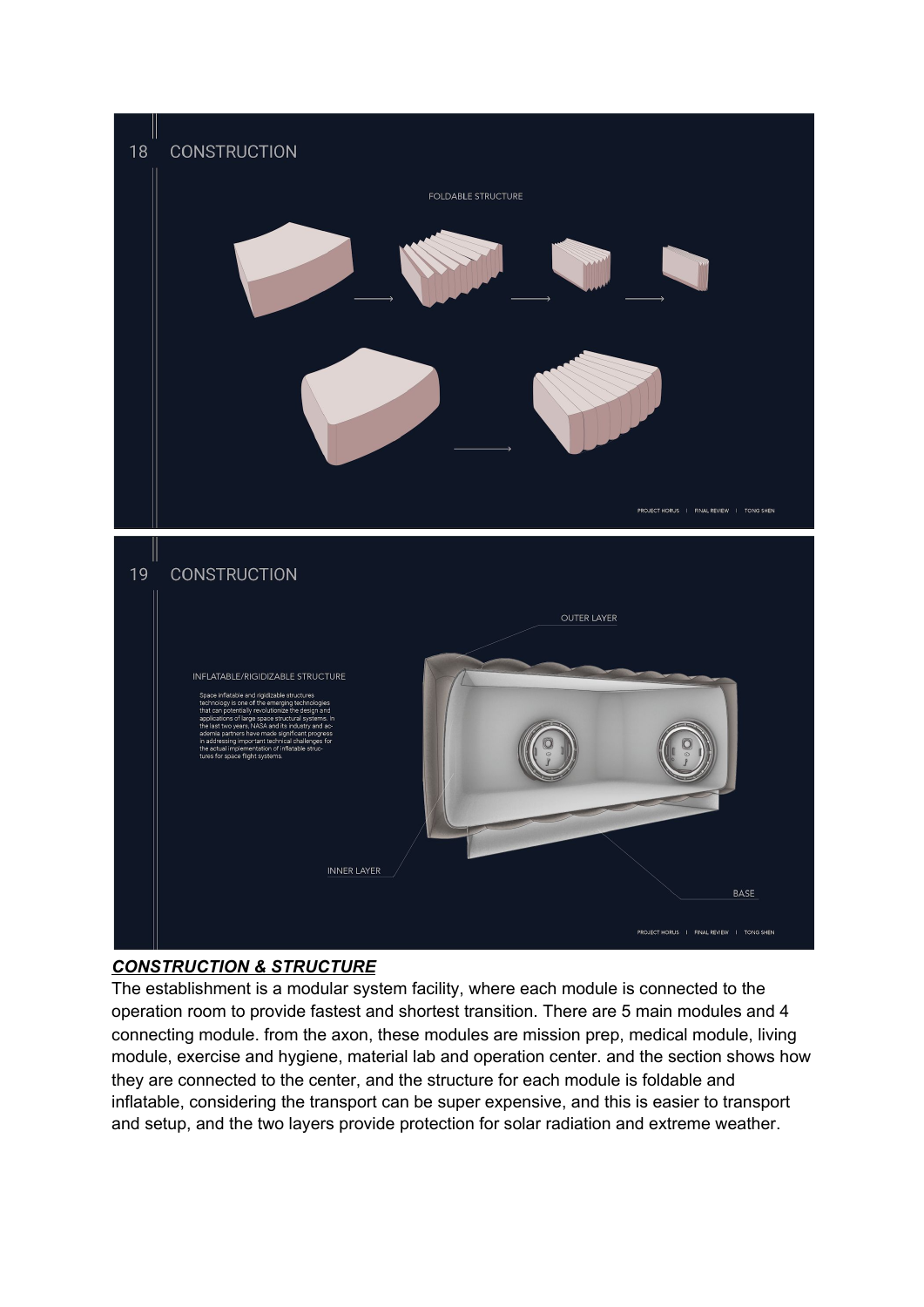## *PERSONA*

Our crew members are from all over the world. A diversity is needed to make the right and rational decisions.There are 5 crew members resident in the base from the U.S, China, Europe Russia and India. They are outstanding soldiers, astronauts, scientists, and represent authorities of their own country.



*HUMAN-CENTERED DESIGN APPROACH & DECISION MAKING PROCESS*

The flow and circulation of the space is designed around the crews' perspectives. In my design process, I imagine myself as one of the crew members, think about what's the fastest and the most convenient movement in between the modules, create storyboards, and design